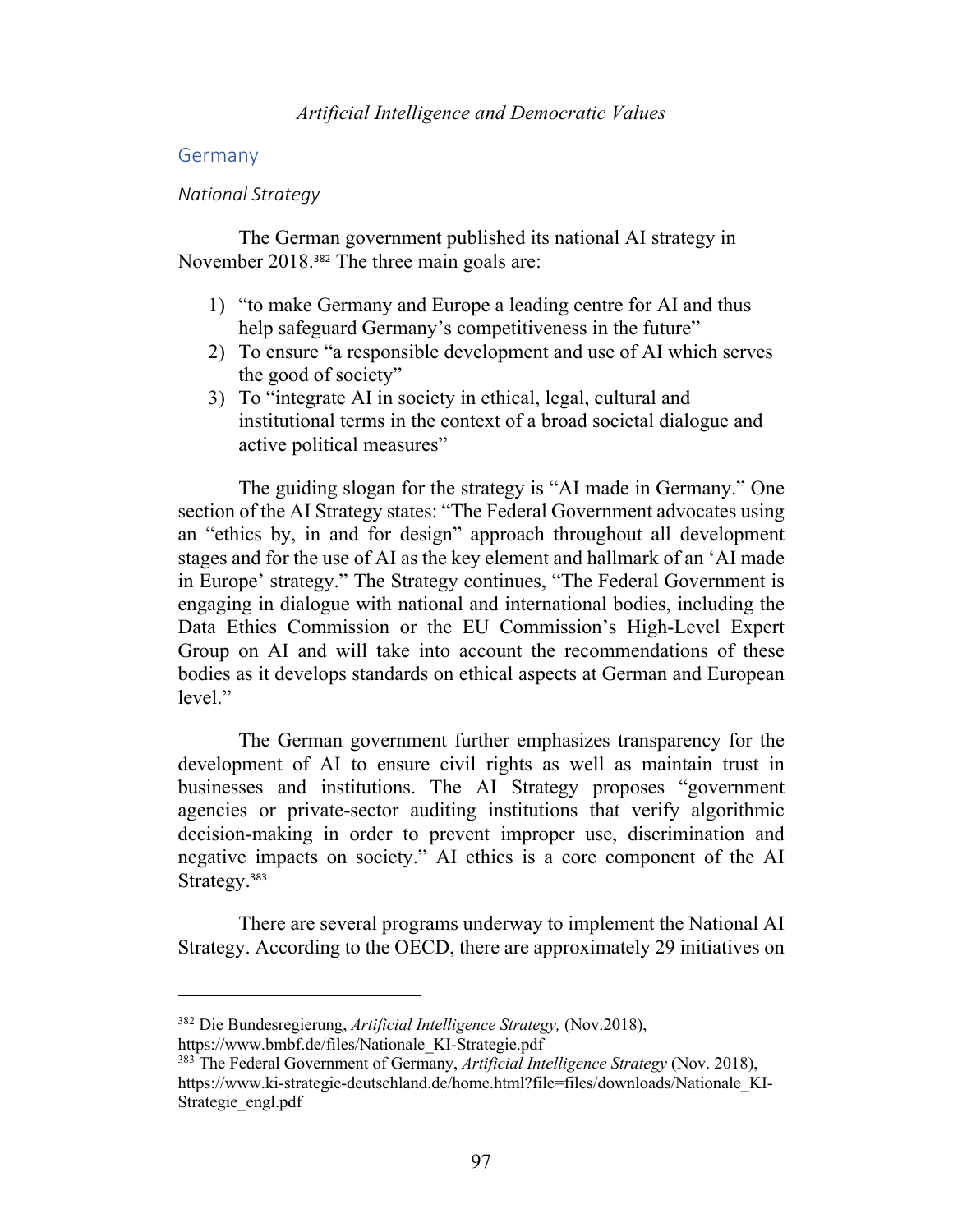AI across several topics and institutions. <sup>384</sup> They range from the ethical guidelines to initiatives that foster fruitful business environments. There are four that specifically focus on ethics.

First, the Ethical Guidelines for Automated and Connected Driving set out 20 ethical principles for autonomous and semi-autonomous vehicles. <sup>385</sup> This was among the first guidelines worldwide to establish ethical guidelines for connected vehicular traffic. The Ethical Guidelines led to an action plan and the "creation of ethical rules for self-driving cars" that was adopted by the Federal Government.<sup>386</sup>

Second, the German AI Observatory forecasts and assesses AI technologies' impact on society. The AI Observatory also develops regulatory frameworks that help deal with the rapidly changing labor market in an attempt to ensure that social aspects of these changes are not neglected.<sup>387</sup>

Third, the Ethical, Legal and Social Aspects of Modern Life Sciences Funding Priority, launched originally in 1997, funds research with the goal of establishing "findings regarding the opportunities and risks presented by modern life sciences" and developing a basis for discourse amongst involved stakeholders.<sup>388</sup>

Fourth, the Federal Ministry for Economic Cooperation and Development launched the Development Cooperation initiative FAIR Forward in 2019. The initiative aims to promote more "open, inclusive and sustainable approach to AI on an international level" by "working together with five partner countries: Ghana, Rwanda, South Africa, Uganda and

<sup>384</sup> OECD.ai, *AI in Germany*, https://oecd.ai/dashboards/countries/Germany/

<sup>385</sup> Federal Ministry of Transport and Digital Infastructure, *Ethics Commission: Automated and Connected Driving (2017),* 

https://www.bmvi.de/SharedDocs/EN/publications/report-ethics-commission-automatedand-connected-driving.pdf

<sup>386</sup> Federal Ministry of Transport and Digital Infrastructure, *Automated and Connected Driving,* https://www.bmvi.de/EN/Topics/Digital-Matters/Automated-Connected-Driving/automated-and-connected-driving.html

<sup>387</sup> Denkfabrik: Digitale Arbeitsgesellschaft, Policy Lab Digital, Work & Society: Reimaging Work, https://www.denkfabrik-bmas.de/en/about-us/policy-lab-digital-worksociety-re-imagining-work

<sup>388</sup> Federal Ministry of Education and Research, *The ELSA funding initiative* (June 2016), https://www.gesundheitsforschung-

bmbf.de/files/bmbf\_flyer\_ELSA\_funding\_initiative\_e.pdf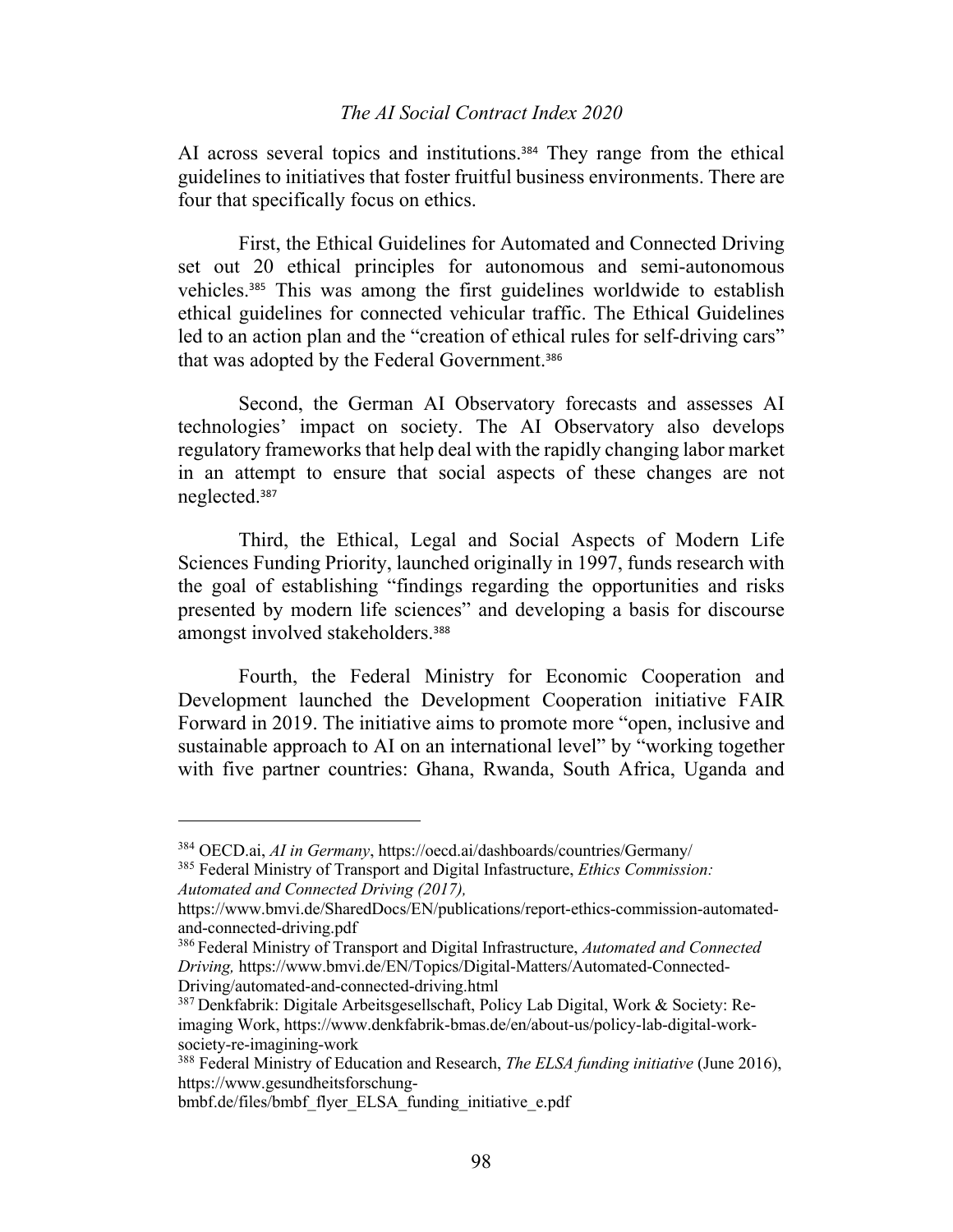India." The FAIR Forward goals are to: Strengthen Technical Know-How on AI, Remove Entry Barriers to AI, and Develop Policy Frameworks ready for AI. Several projects are underway in partner countries.<sup>389</sup>

Further, the Federal Ministry for Economic Affairs and Energy launched a Regulatory Sandboxes initiative in 2018. This initiative focuses on "testing innovation and regulation which enable digital innovations to be tested under real-life conditions and experience to be gathered."<sup>390</sup>

In response to the White Paper on AI, Germany called for tighter regulation of AI on the EU level. The German government stated they welcome new regulations but want more specific definitions and tighter requirements for data storage, more focus on information security and more elaborate definitions of when human supervision is needed.<sup>391</sup>

# *Public Participation*

One AI initiative, *Plattform Lernende Systeme* (Platform for Artificial Intelligence), focuses specifically on fostering dialogue between different stakeholders, like civil society, government and business on the topic of self-learning systems. The Platform for AI also aims to "shape selflearning systems to ensure positive, fair and responsible social coexistence" as well as strengthen skills for developing and using self-learning systems. <sup>392</sup> The IT Security, Privacy, Legal and Ethical Framework working group has published two papers concerning AI and Discrimination as well as AI and IT Security.<sup>393</sup>

<sup>389</sup> Toolkit Digitalisierung, *FAIR Forward – Artificial Intelligence for All*, https://toolkitdigitalisierung.de/en/fair-forward/

<sup>390</sup> Federal Ministry for Economic Affairs and Energy, *Regulatory Sandboxes – Testing Environments for Innovation and Regulation* (June 2019),

https://www.bmwi.de/Redaktion/EN/Dossier/regulatory-test-beds-testing-environmentsfor-innovation-and-regulation.html

<sup>391</sup> Die Bundesregierung, *Stellungsnahme der Bundesregierung der Bundesrepublik Deutschland zum Weissbuch zur Künstlichen Intelligenz – ein europäisches Konzept für Exzellenz und Vertrauen* (2020), https://www.ki-strategie-

deutschland.de/files/downloads/Stellungnahme\_BReg\_Weissbuch\_KI.pdf <sup>392</sup> Lernende Systeme, *Mission Statement*, https://www.plattform-lernende-

systeme.de/mission-statement.html

<sup>&</sup>lt;sup>393</sup> Lernende Systeme, *WG 3: IT Security, Privacy, Legal and Ethical Framework,* https://www.plattform-lernende-systeme.de/wg-3.html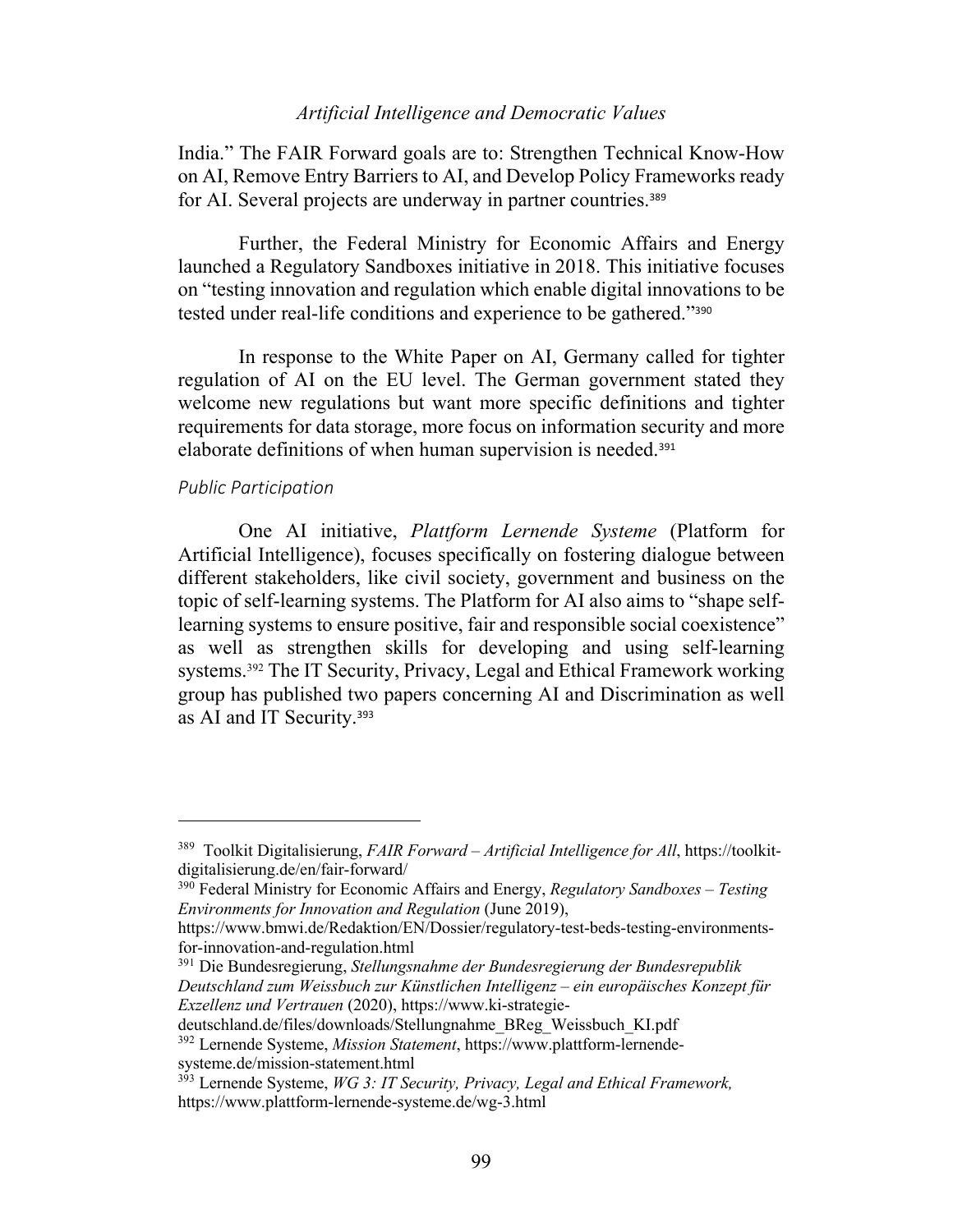To inform the public about AI policy, the government created a website to provide information on AI strategy implementation and new policy developments.<sup>394</sup> *Plattform Lernende Systeme* also offers a map that shows, by region, AI developments across Germany.<sup>395</sup>

There is a Bundestag Commission comprising in equal parts of parliamentary representatives and experts called the "Study Commission on Artificial Intelligence, Social Responsibility and Economic, Social and Ecological Potential."<sup>396</sup> Their aim is to develop recommendations on AI and its potential "for example with regard to our value systems, fundamental and human rights, and the benefits for society and the economy." Some of their meetings are broadcasted on parliamentary television or can be attended in person.

## *Data Ethics Commission*

In 2018 a Data Ethics Commission was established to "build on scientific and technical expertise in developing ethical guidelines for the protection of the individual, the preservation of social cohesion, and the safeguarding and promotion of prosperity in the information age."<sup>397</sup> In 2020 the Commission recommended to the German parliament that sustainability, justice and solidarity, democracy, security, privacy, selfdetermination and human dignity should be the ethical and legal principles that guide the regulation of AI.<sup>398</sup>

The German consumer organization vzbv favored the creation of the Commission and strongly supported the recommendations, as did the main German industry body Bundesverband der Deutschen Industrie (BDI).<sup>399</sup> The vzbv further emphasized that the aim of ADM (Automated

https://www.bundestag.de/en/committees/bodies/study/artificial\_intelligence <sup>397</sup> Bundesministerium der Jusitz und für Verbraucherschutz, Data Ethics Commission, https://www.bmjv.de/DE/Themen/FokusThemen/Datenethikkommission/Datenethikkom mission\_EN\_node.html

<sup>394</sup> Die Bundesregierung, https://www.ki-strategie-deutschland.de/home.html

<sup>395</sup> Lernende Systeme, *Artificial Intelligence in Germany*, https://www.plattformlernende-systeme.de/map-on-ai.html

<sup>396</sup> Deutscher Bundestag, Study Commission, *Artificial Intelligence, Social Responsibility and Economic, Social and Egological Potential,*

<sup>398</sup> Datenethikkommission, *Opinion of the Data Ethics Commission* (Jan. 2020), https://www.bmjv.de/SharedDocs/Downloads/DE/Themen/Fokusthemen/Gutachten\_DE K\_EN\_lang.pdf? blob=publicationFile&v=3

 $399$  Communication between the Editor and Isabelle Buscke, vzbz Nov. 27, 2020 (on file).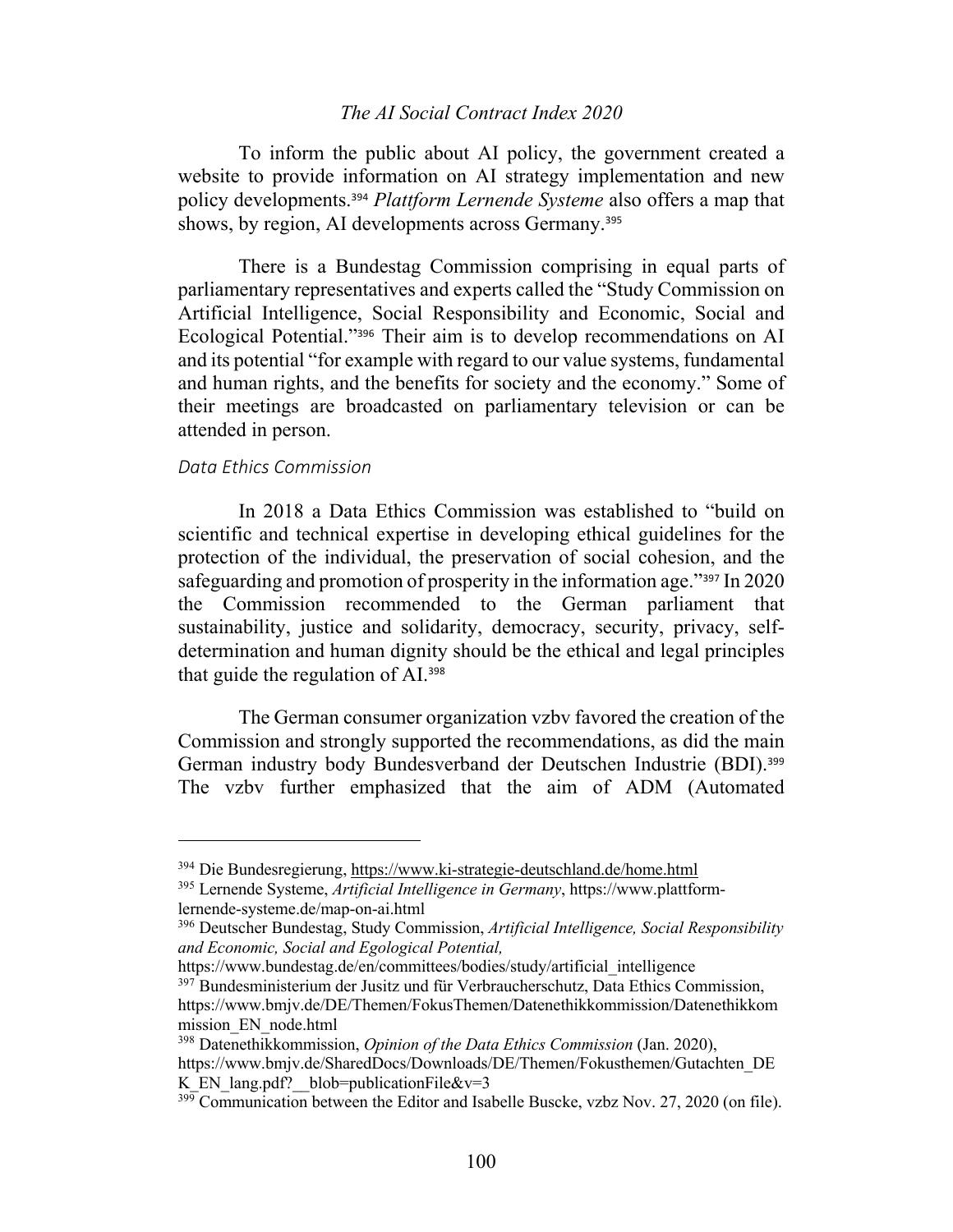DecisionMaking) regulation must be to ensure compliance with existing laws. Toward that goal, "it must be possible for supervisory authorities to scrutinise and verify the legality of ADM systems and their compliance with existing laws so that they can impose penalties if the law is infringed."<sup>400</sup> Vzbv also noted it is "important to ensure consumers' self-determination when making decisions, to strengthen consumers' confidence in ADM systems by creating transparency and to foster competition and innovation."

Further, in 2018 the Cabinet Committee on Digitisation was founded with the goal of advising the Federal Government on how to best implement the National AI Strategy. The Committee is comprised of AI experts in science and business. An exchange between politics and national as well as international experts is also in the forefront of their activities.*<sup>401402</sup>*

### *Facial Recognition*

In 2018 facial recognition technology at a large crossing in Berlin, set up by the government, sparked opposition from civil society. <sup>403</sup> There was further outcry in 2020, when *Der Spiegel* wrote that there are plans to set up cameras capable of identifying people at 134 train stations and 14 airports. <sup>404</sup>

# *Predictive Policing*

According to AlgorithmWatch, the German government is using AI to assist in predictive policing both on the federal and state level. One state, North Rhine-Westphalia is using AI to assist police in identifying child pornography and preventing suicides in jails. Further, the Federal

<sup>400</sup> Vzbv, *Artificial Intelligence: Trust is Good, Control is Better* (2019),

https://www.vzbv.de/sites/default/files/2019\_vzbv\_factsheet\_artificial\_intelligence.pdf <sup>401</sup> Die Bundesregierung, *Der Digitalrat: Experten, die uns antreiben,* 

https://www.bundesregierung.de/breg-de/themen/digitalisierung/der-digitalrat-expertendie-uns-antreiben-1504866

<sup>402</sup> Die Bundesregierung, *Digitalisierung wird Chefsache,*

https://www.bundesregierung.de/breg-de/aktuelles/digitalisierung-wird-chefsache-1140420

<sup>403</sup> Janosch Delcker, *Big Brother in Berlin,* Politico (Sept. 13, 2018),

https://www.politico.eu/article/berlin-big-brother-state-surveillance-facial-recognitiontechnology/

<sup>404</sup> Phillipp Grüll, *Germany's plans for automatic facial recognition meet fierce criticism,* Euractiv (Jan. 10, 2020), https://www.euractiv.com/section/data-protection/news/germanministers-plan-to-expand-automatic-facial-recognition-meets-fierce-criticism/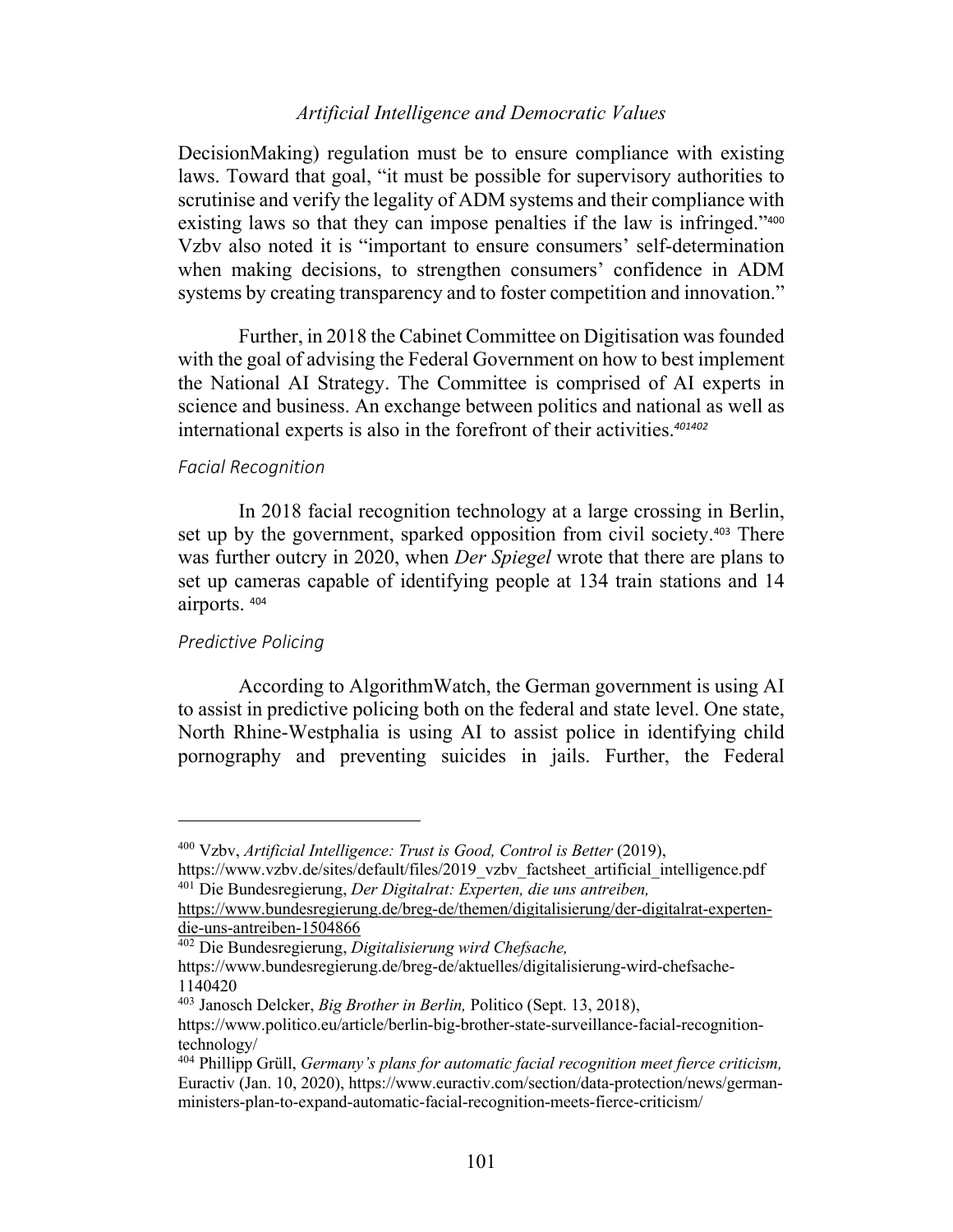government is using AI techniques to identify evolving international crises in their foreign policy, check identities of immigrants and administer social services.<sup>405</sup>

### *AI Oversight*

The German Institute for Human Rights was founded in 2001 by the German Bundestag (Parliament). The Institute for Human Rights is an independent national institution, financed by the Bundestag and is considered a civil society body. The Institute works to ensure the observation and promotion of human rights by the German government in Germany and abroad.<sup>406</sup> The Institute's responsibilities include documentation, consulting politicians and society, human rights education in Germany, providing a specialized scientific library on human rights, cooperation with other human rights institutions and promoting dialogue on human rights issues in Germany.<sup>407</sup> The German Institute has not yet explicitly addressed AI but might do so in the future as have human rights commissions in other countries.<sup>408</sup>

In Germany, the data protection authority landscape is quite large. The private sector is mainly supervised by the states with exception of the telecommunications and postal sector which is supervised on a federal level. Every state has a respective data protection authority dedicated to matters involving the private sector.<sup>409</sup>

In Bavaria, there is one authority responsible for the private sector and one for the public sector: the Data Protection Authority of Bavaria for Private Sector (BayLDA) and the Bavarian Data Protection Commissioner, which is responsible for enforcing data rights against public authorities and

<sup>405</sup> AlgorithmWatch, *Automating Society 2020* (Oct. 2020),

https://automatingsociety.algorithmwatch.org/report2020/belgium/)

<sup>406</sup> German Institute for Human Rights, *Das Institut*, https://www.institut-fuermenschenrechte.de/das-institut.

<sup>407</sup> German Institute for Human Rights, *FAQ*, https://www.institut-fuermenschenrechte.de/das-institut/faq

<sup>408</sup> See, for example, the activities of the Human Rights Commission of Australia. <sup>409</sup> Landesbeauftragte für Datenschutz und Informationsfreiheit Nordrhein-Westfalen, *Datenschutzaufsichtsbehörden für den nicht-öffentlichen Bereich,* https://www.ldi.nrw.de/mainmenu\_Service/submenu\_Links/Inhalt2/Aufsichtsbehoerden/ Aufsichtsbehoerden.php.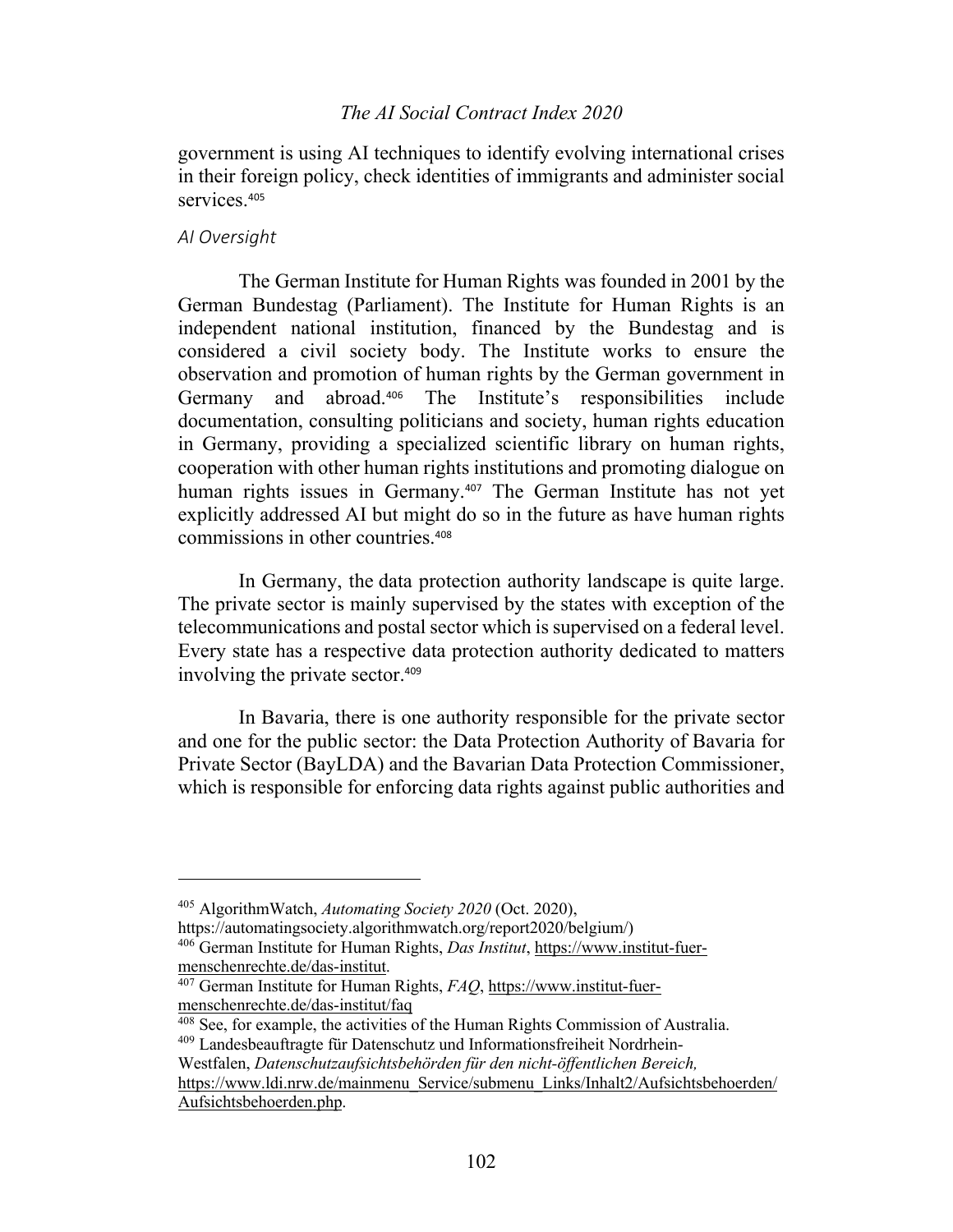government agencies.<sup>410</sup> In other states, one authority is responsible for all data protection supervision and enforcement in the state. One example of this is Hessen where the Hessian Commissioner for Data Protection and Freedom of Information is responsible for the public authorities, government agencies as well as the private sector.<sup>411</sup>

At the federal level, the Federal Commissioner for Data Protection and Freedom of Information (BfDI) is responsible for the supervision of all public bodies that belong to the federal government and the telecommunication and postal services companies.<sup>412</sup>

## *Algorithmic Transparency*

Germany is subject to the General Data Protection Regulation which established rights to "meaningful information about the logic involved" as well as about "the significance and the envisaged consequences."<sup>413</sup> According to AlgorithmWatch,<sup>414</sup> the data protection agencies of the federal government and eight German federal states stated that greater transparency in the implementation of algorithms in the administration was indispensable for the protection of fundamental rights.<sup>415</sup> The agencies demanded that if automated systems are used in the public sector, it is crucial that processes are intelligible, and can be audited and controlled. In addition, public administration officials have to be able to provide an explanation of the logic of the systems used and the consequences of their use. Self-learning systems must also be accompanied by technical tools to analyse and explain their methods. An audit trail should be created, and the software code should

<sup>410</sup> Datenschutz Bayern, *Bavarian Data Protection Commissioner,*

https://www.datenschutz-bayern.de; BayLDA - *Offizielle Webseite*,

https://www.lda.bayern.de/de/index.html

<sup>411</sup> Datenschutz Hessen, *Zuständigkeit des Hessischen Beauftragten für Datenschutz und Informationsfreiheit*, https://datenschutz.hessen.de/ueber-uns/zuständigkeit-deshessischen-datenschutzbeauftragten.

<sup>412</sup> Der Bundesbeauftragte für den Datenschutz und die Informationsfreiheit, *Aufgaben und Befugnisse,* https://www.bfdi.bund.de/DE/BfDI/Artikel\_BFDI/AufgabenBFDI.html <sup>413</sup> [GDPR Art. 22, Art. 13.2.f]

<sup>414</sup> Algorithm Watch, *Automating Society: Germany* (Jan. 29, 2019),

https://algorithmwatch.org/en/automating-society-germany/

<sup>&</sup>lt;sup>415</sup> Freedom of Information Commissioners in Germany, "Transparenz der Verwaltung beim Einsatz von Algorithmen für gelebten Grundrechtsschutz unabdingbar" (Oct. 16, 2018),

https://www.datenschutzzentrum.de/uploads/informationsfreiheit/2018\_Positionspapier-Transparenz-von-Algorithmen.pdf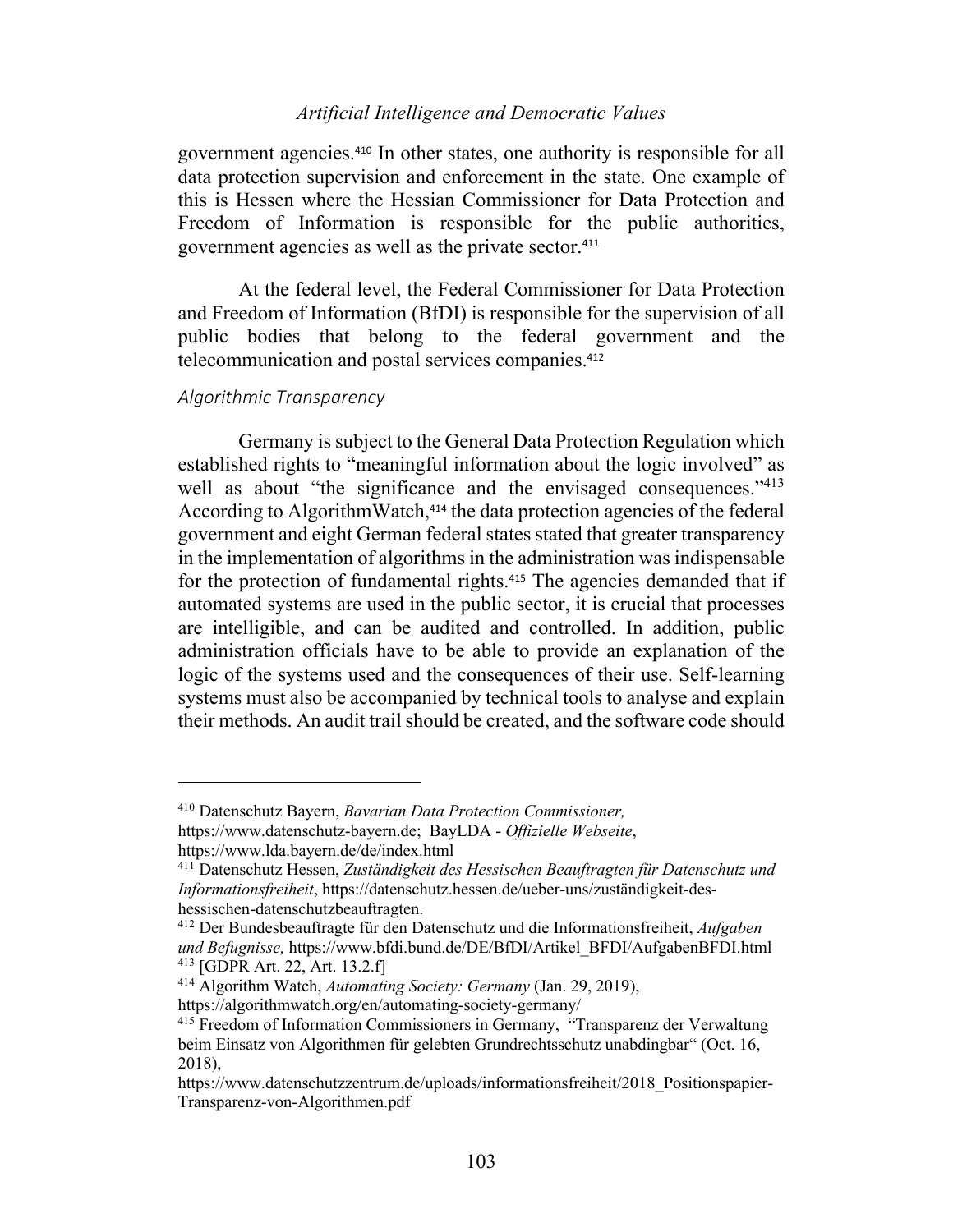be made available to the administration and, if possible, to the public. According to the position paper, there need to be mechanisms for citizens to demand redress or reversal of decisions, and the processes must not be discriminating. In cases where there is a high risk for citizens, there needs to be a risk assessment done before deployment. Very sensitive systems should require authorisation by a public agency that has yet to be created.

In 2019 the Ministry of Education and Research started a funding priority for AI R&D projects on explainability and transparency. The Ministry stated that improving explainability and transparency are two of the Federal government's central research goals.<sup>416</sup> Funding is "aimed at collaborative projects between science and industry in an interdisciplinary composition."<sup>417</sup>

## *OECD/G20 Principles and Global Partnership on AI*

Germany is a member of the OECD and endorsed the OECD and the G20 AI Principles. In 2020, Germany joined 14 other countries to announce the Global Partnership on Artificial Intelligence to "support the responsible and human-centric development and use of AI in a manner consistent with human rights, fundamental freedoms, and our shared democratic values."<sup>418</sup>

### *Human Rights*

According to Freedom House, Germany is one of the top countries in the world for the protection of political rights and civil liberties.<sup>419</sup> Freedom House reports that, "Germany is a representative democracy with a vibrant political culture and civil society. Political rights and civil liberties are largely assured both in law and practice."

https://www.bmwi.de/Redaktion/EN/Pressemitteilungen/2020/20200615-germany-is-afounding-member-of-the-global-partnership-on-artificial-intelligence.html

<sup>416</sup> Bundesministerium für Bildung und Forschung, KI-Erklärbarkeit und Transparenz, https://www.softwaresysteme.pt-dlr.de/de/ki-erkl-rbarkeit-und-transparenz.php

<sup>417</sup> OECD G20 Digital Economy Task Force, *Examples of AI National Policies* [PAGE #] (2020), https://www.mcit.gov.sa/sites/default/files/examples-of-ai-national-policies.pdf

 $418$  Federal Ministry for Economic Affairs and Energy  $&$  Federal Ministry for Social Affairs and Work, *Joint Press Release: Germany is a founding Member of the Global Partnership on Artificial Intelligence* (June 15, 2020),

 $419$  Freedom House, Freedom in the World  $2020 -$  Germany (2020),

https://freedomhouse.org/country/germany/freedom-world/2020